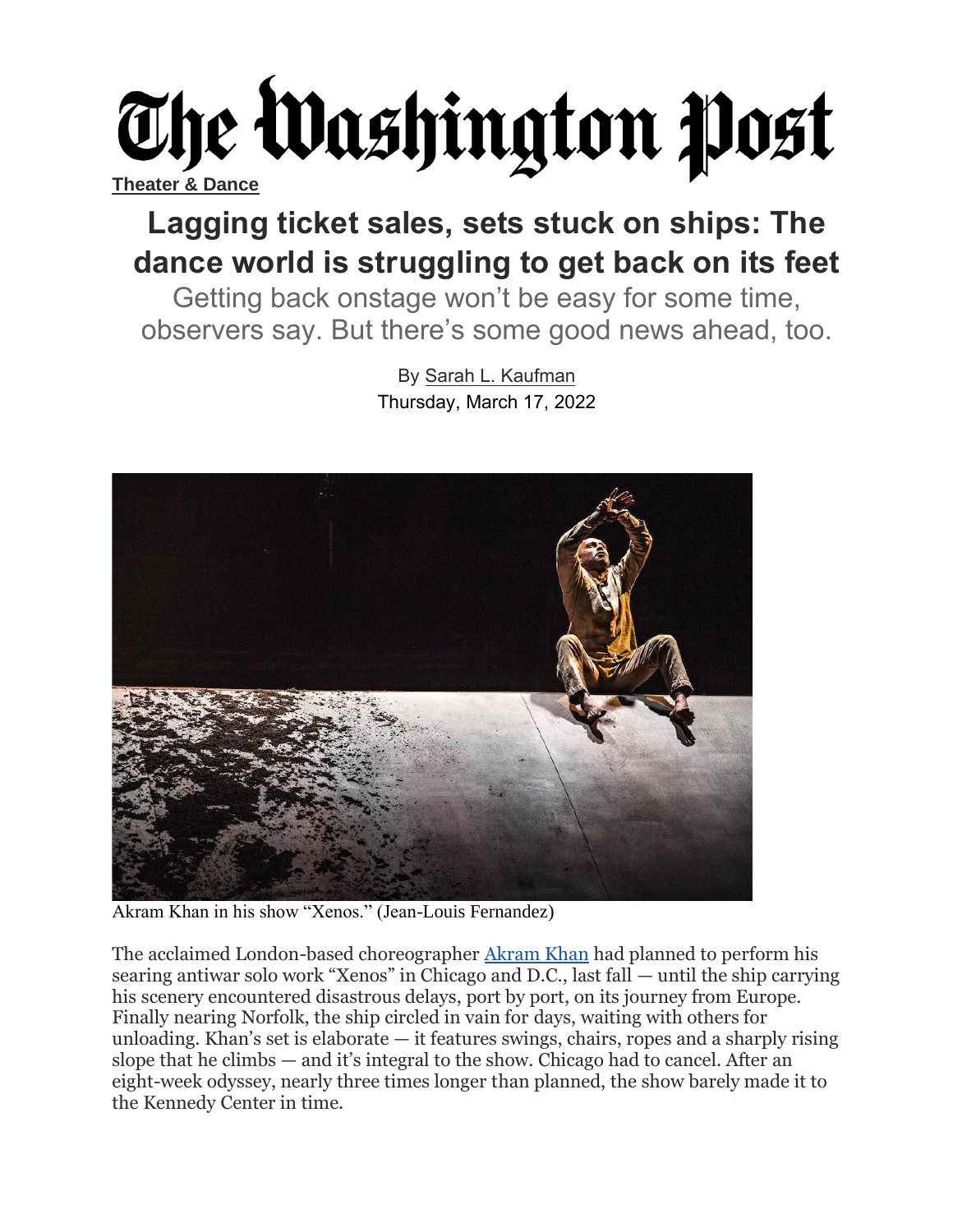# *[Akram Khan delivers a powerful indictment of war in 'Xenos'](https://www.washingtonpost.com/entertainment/theater_dance/akram-kahn-xenos-kennedy-center/2021/11/19/5e9dc3ee-4956-11ec-95dc-5f2a96e00fa3_story.html?itid=lk_interstitial_manual_5) at the Kennedy Center*

Khan's production fell victim to the massive supply-chain bottlenecks causing shortages of goods throughout the country. In this case, the backups left Chicago dance lovers disappointed, and Khan and his accompanying artists suffered a six-figure revenue loss and a great deal of heartache, given the agonizing postponements of 2020 and that Khan, 48, is not likely to tour another strenuous solo work again.

"Those are the incalculable losses beyond the money," said John Luckacovic, Khan's North American tour manager.

But shipping woes are only some of the troubles dance groups face as they get back on the road to perform. Arriving at this point after nearly two years without in-person audiences has been challenging enough, with [revenue drying up, salaries reduced or](https://www.washingtonpost.com/entertainment/theater_dance/dance-companies-folded-pandemic/2021/10/28/d1466e98-36a8-11ec-9bc4-86107e7b0ab1_story.html?itid=lk_inline_manual_10)  [eliminated,](https://www.washingtonpost.com/entertainment/theater_dance/dance-companies-folded-pandemic/2021/10/28/d1466e98-36a8-11ec-9bc4-86107e7b0ab1_story.html?itid=lk_inline_manual_10) all under the persistent health threats unique to dance, with its reliance on bodies moving together in time and space. Training and creative processes have been profoundly strained. Now there are new hurdles. To better understand the pressures facing these artists and how they'll affect audiences, I spoke with presenters, consultants and company leaders about what's happening now, and what the longer-term story may be.

#### **Fewer international groups**

Recent visa delays, quarantine policies and vaccine requirements have caused international troupes to cancel or postpone. The Kennedy Center, which, along with arts presenters worldwide, had to cancel most offerings between spring 2020 and last fall, scratched two foreign ballet companies from this season's list. First, the [National Ballet](http://www.china.org.cn/english/features/Festival/143216.htm)  [of China](http://www.china.org.cn/english/features/Festival/143216.htm) pulled out of its January booking. Traveling to the United States meant "they'd have to quarantine for three weeks after going back to China," said Alicia Adams, the arts center's vice president for international programming and dance, "and they didn't want to do that."

Next, the famed [Mariinsky Ballet](https://www.washingtonpost.com/entertainment/theater_dance/mariinsky-ballets-swan-lake-is-magical/2014/01/29/67bd9ef4-8924-11e3-833c-33098f9e5267_story.html?itid=lk_inline_manual_15) of St. Petersburg had to scrap next month's run of Balanchine's "Jewels" when the [coronavirus](https://www.washingtonpost.com/coronavirus/?itid=lk_inline_manual_15) vaccines the company received failed to meet approval by the World Health Organization, as is required, Adams said. Conversations about canceling "had nothing to do with Ukraine," she said, and were going on long before [Russia's invasion](https://www.washingtonpost.com/world/ukraine-russia/?itid=lk_inline_manual_15). The center is talking to the Mariinsky, Adams added, "about future seasons. We hope to get them back."

#### *[From stage to battlefield: Some ballet dancers have taken up arms](https://www.washingtonpost.com/arts-entertainment/2022/03/11/ballet-dancers-ukraine-fighting/?itid=lk_interstitial_manual_16)*

The Cuban contemporary dance troupe [Malpaso](https://www.malpasodance.com/) faced a similar vaccine issue before its planned U.S. tour (and did miss several stateside performances in January and February). To avoid even more delays, it sought approved vaccinations from a country that didn't require entry visas. Serbia turned out to have the perfect mix, where dancers could get the shots *and* keep in shape in the weeks between doses.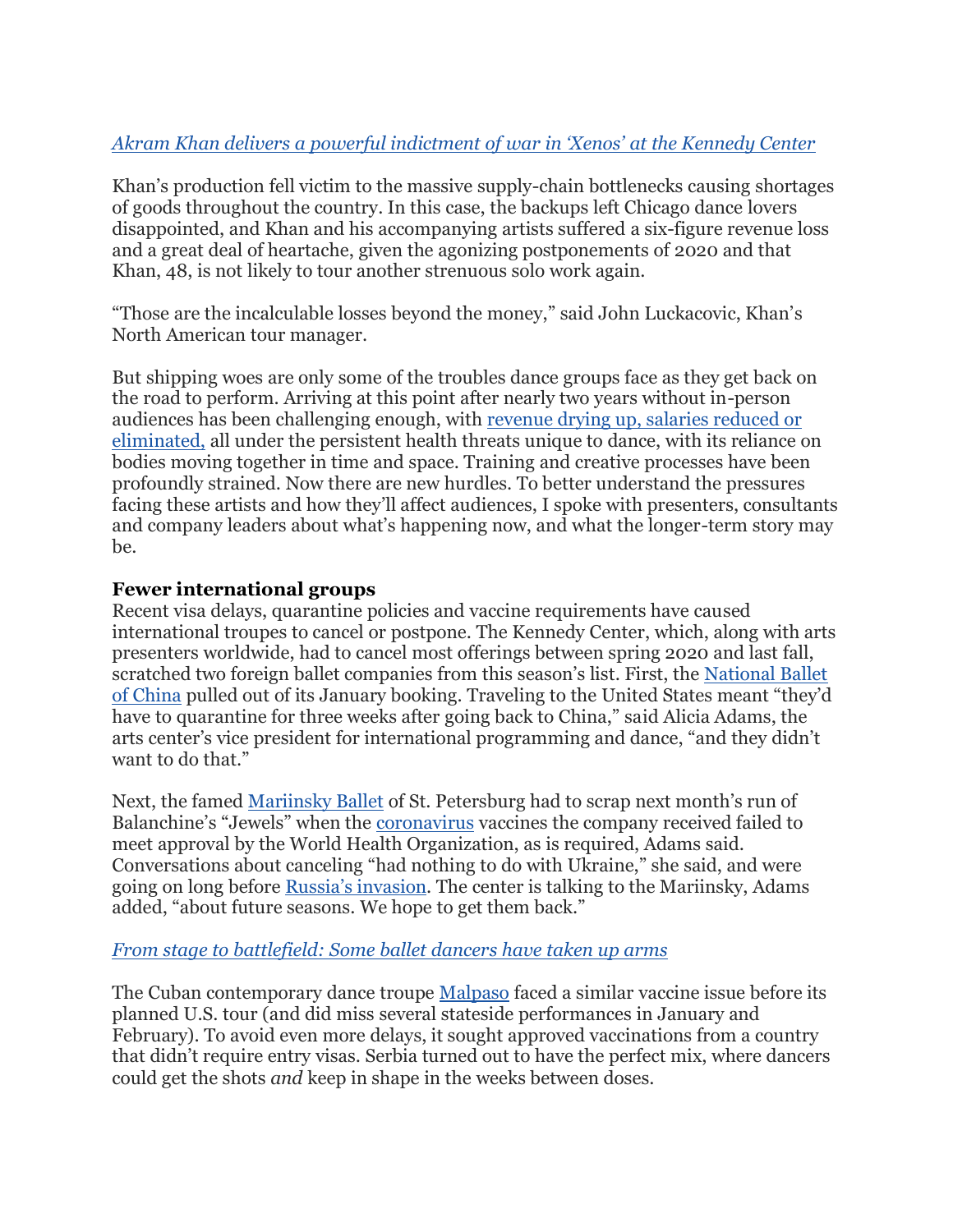Linda Shelton, director of New York's Joyce Theater, had to cancel Malpaso's winter dates and is working to reschedule the group for next fall. She praised Serbian dance presenter Aja Jung, who directs the Belgrade Dance Festival, for helping the Cuban company overcome the vaccination problem "by arranging rehearsal space and some showings." This, Shelton said, is an example of how presenters have come to rely on one another to help solve some of these problems. Malpaso is still on track for its spring dates (including an April 27 appearance at the University of Maryland).

Yet as navigating restrictions on foreign visitors has grown ever more complicated, some presenters, understandably, are avoiding the headaches. As a result, "nobody wants to work with international artists," said Luckacovic. "Presenters who we have excellent relationships with suddenly said, 'We've got to book stuff closer to home, because we can't deal with all these issues.' "

#### **Softer ticket sales**

In general, sales are down for performing arts across the country, presenters and company officials say. This may be a good time to snag tickets to "Hamilton," with Broadway shows offering more availability than before the pandemic. According to the Broadway League, the trade association for the Broadway industry, 80 percent of seats for most Broadway shows have been filled to date since the season began last fall. This is down from non-pandemic years, when sales would have been a little higher in February, said league president Charlotte St. Martin. "And our biggest season is November and December," she added, "which we didn't get to have." Those months saw the rise of the omicron variant, when a [number of Broadway shows had to close](https://www.washingtonpost.com/theater-dance/2021/12/24/broadway-omicron-akimbo/?itid=lk_inline_manual_24) because entire casts tested positive for the virus.



Myles Frost and cast in "MJ: The Musical." (Matthew Murphy)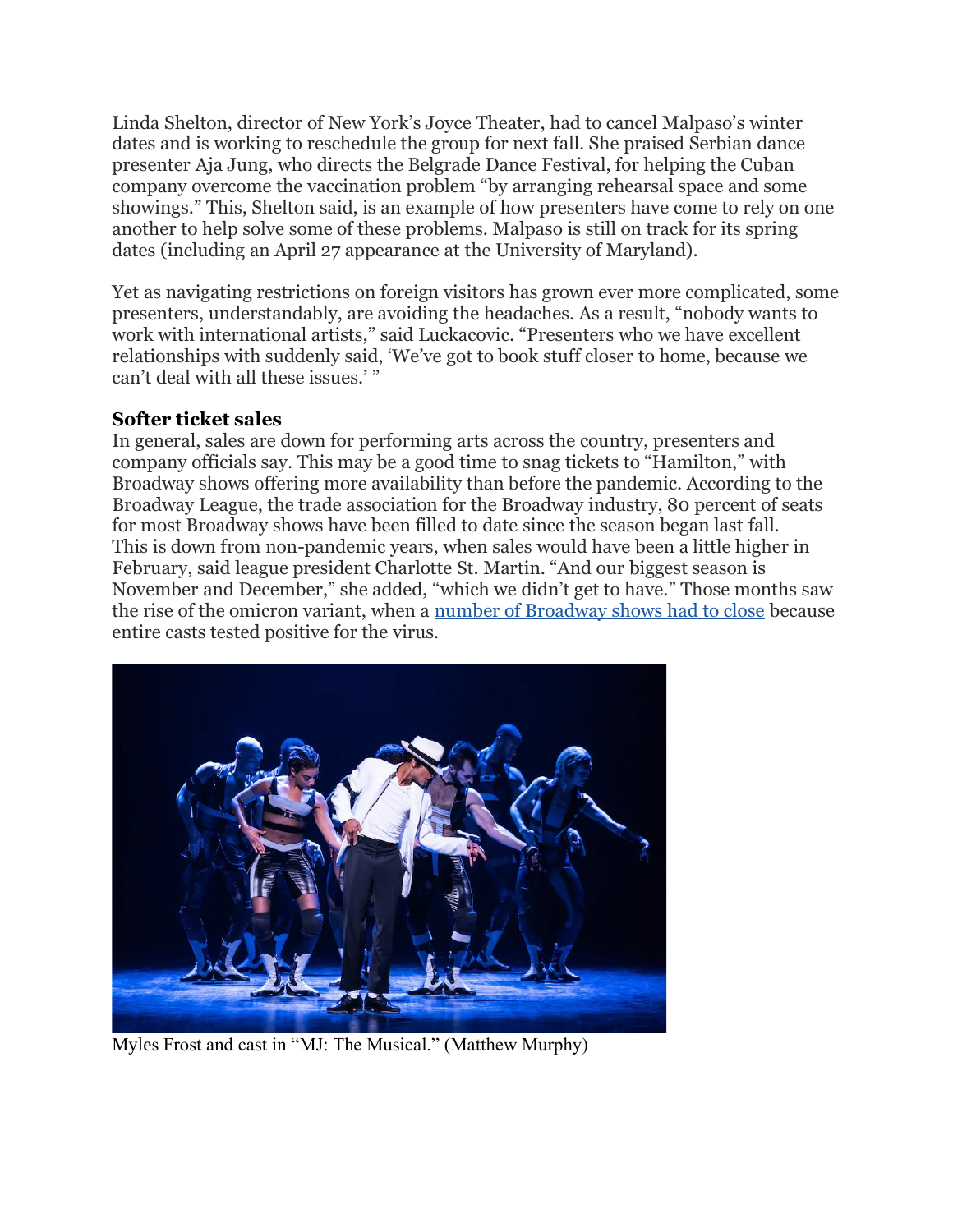But song-and-dance shows such as the Michael Jackson musical, "[MJ](https://www.washingtonpost.com/theater-dance/2022/02/01/mj-michael-jackson-musical/?itid=lk_inline_manual_26)," "Moulin Rouge!" and "[The Music Man](https://www.washingtonpost.com/theater-dance/2022/02/11/music-man-jackman-broadway/?itid=lk_inline_manual_26)" are going strong on Broadway. "They're full of dance," St. Martin said. "And I don't see that changing."

*['MJ' director Christopher Wheeldon on how he brought Michael Jackson's dancing to](https://www.washingtonpost.com/theater-dance/2022/02/11/michael-jackson-musical-director-wheeldon/?itid=lk_interstitial_manual_27)  [life](https://www.washingtonpost.com/theater-dance/2022/02/11/michael-jackson-musical-director-wheeldon/?itid=lk_interstitial_manual_27)*

The Kennedy Center has seen about a 25 percent drop in ticket sales for dance offerings, according to Adams — though subscriptions for its ballet and contemporary series are "about on par from pre-pandemic times," she said. At [Jacob's Pillow](https://www.jacobspillow.org/about/meet-the-director/), the long-running dance festival in Becket, Mass., membership so far is up over 2021, according to Pamela Tatge, the festival's director.

At George Mason University, the [Center for the Arts](https://cfa.gmu.edu/)'s concert hall was about half-full for each of [Mark Morris Dance Group](https://markmorrisdancegroup.org/)'s two shows last month, which is "pretty spot on with where we've been for all our performances," said Adrienne Bryant Godwin, the center's director of programming. "Absolutely everyone's buying last-minute, across the board. It is a nail-biter every week."

#### *[Mark Morris tells the hard truth about what it means to be an artist today:](https://www.washingtonpost.com/theater-dance/2022/02/18/mark-morris-george-mason-covid/?itid=lk_interstitial_manual_32)  ['Everything's terrible right now'](https://www.washingtonpost.com/theater-dance/2022/02/18/mark-morris-george-mason-covid/?itid=lk_interstitial_manual_32)*

Of course, it stands to reason that ticket sales are low. Given the pandemic, people have more than enough reasons to think twice about sitting in a theater  $-$  if they're thinking about it at all.

"If you've spent two years not going to the theater, do you really need it in your life? So many people have evaluated their lives and made changes," said Nancy Umanoff, executive director of Mark Morris Dance Group. "People have completely different lifestyles now. If they're not in their offices, they're not going to that restaurant after work and then on to the theater. All of that impacts the ecosystem of the arts."

Michael Kaiser, chairman of the DeVos Institute of Arts Management and former Kennedy Center president, said the drop in ticket sales reflects a hesitancy playing out across many leisure activities.

"Everyone is managing their own personal risk, so they're saying, 'What's worth it, what am I really going to take a risk for?' That includes going out to eat, to a performance, to a movie," he said. "When you average that cutback across the country, you end up with much lower attendance levels."

This can mean …

# **More Haydn, at least for now**

For presenters, dance can be expensive. The venue might need dozens of stagehands and one or two days to load in a dance production, along with expensive lighting and sound setups. Some dance advocates are seeing multidisciplinary presenters make other choices, requiring fewer crew members, costs and complexities.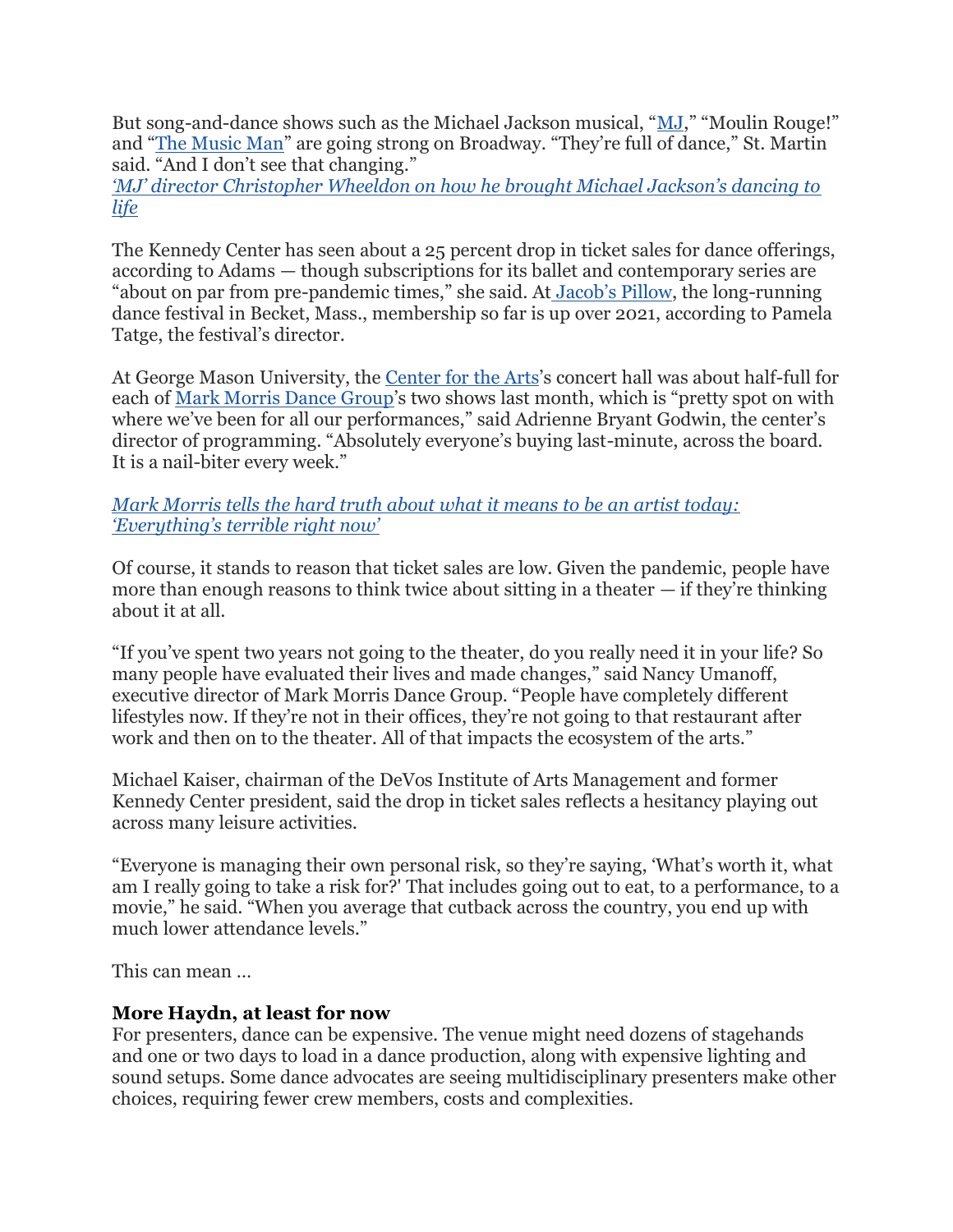"They're dealing with string quartets instead," Luckacovic said.

# **'We can't be boring'**

As government funds have diminished and audiences are less than robust, many dance companies are leaning hard on donors. They're in a tough spot, though, having relied on their most loyal donors during the months of shutdowns. That generosity may now be tapped out, but finding other donors can be tricky without new, exciting art with which to entice them.

Companies "will have to work really hard to meet new people and cultivate new donors, do interesting work, and compete well and market hard," Kaiser said. "They need to be very aggressive in this next year if they're going to find new resources.

"Even under the most optimistic scenario where covid evaporates, it's still going to take time for audiences to come back to where they were before," he added. "I'm optimistic in the long run. But in the next year we won't have the same level of ticket sales as before the pandemic. I think eventually we will, but not over the next 12 months."

Kaiser said his chief concern is that companies "will get conservative and boring."

Programming the familiar standards — the "Swan Lakes" and such — might sell tickets in the short term but won't bring notice on the national stage as compared with a new and ambitious work.

Godwin, at George Mason University, agreed. "For the time being, we might not be able to do the same number of performances," she said. "That's probably okay. We need to focus more on work that's impactful."



Mark Morris Dance Group in "L'Allegro, il Penseroso ed il Moderato." (Kevin Yatarola)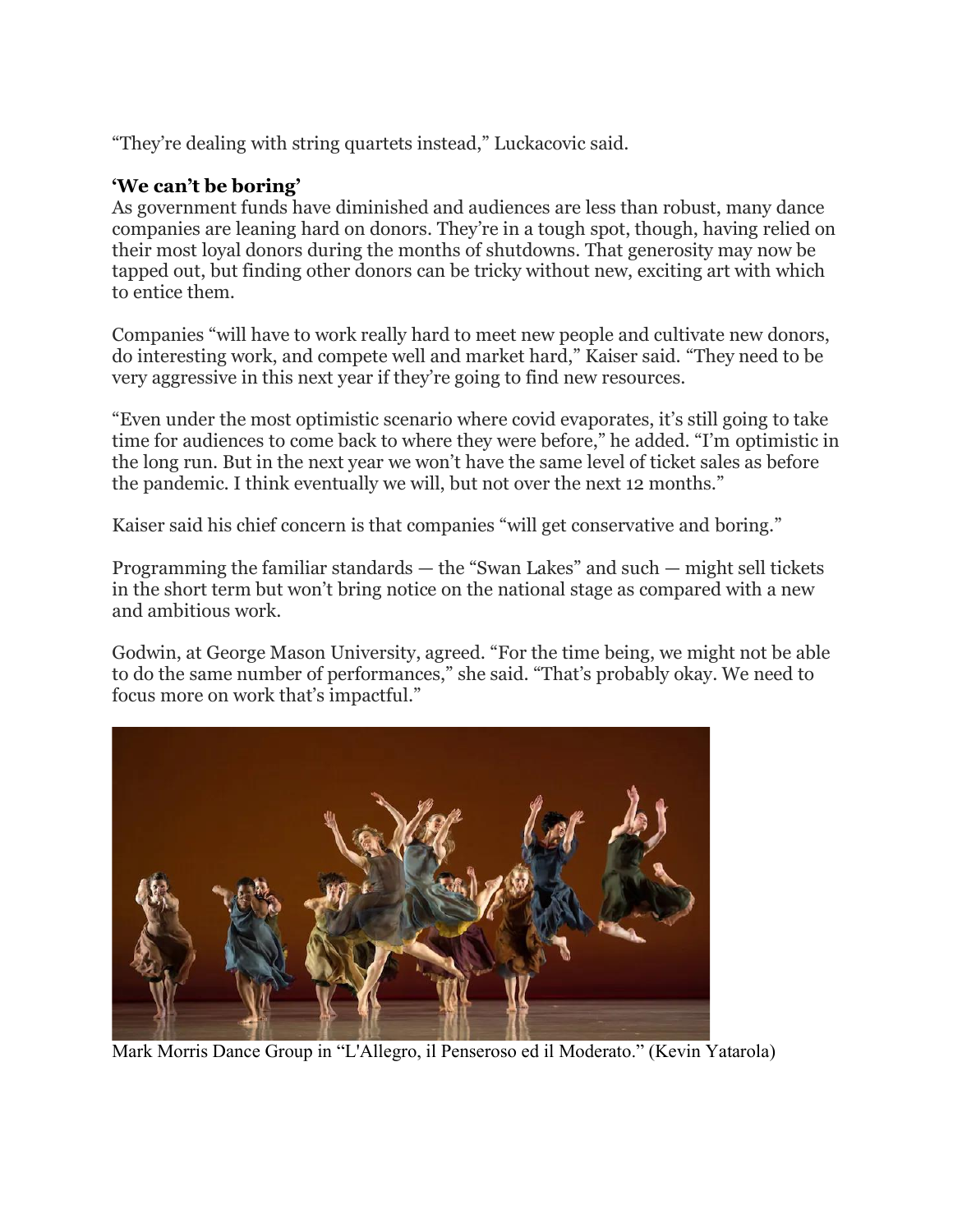The [Brooklyn Academy of Music](https://www.bam.org/lallegro) is aligned with this thinking in presenting Mark Morris's grand-scale modern-dance production ["L'Allegro, il Penseroso ed il Moderato,](https://markmorrisdancegroup.org/event/brooklyn-03-24-22/)" March 24 to 27. This infrequently performed full-length work, accompanied by Handel's oratorio of the same name, requires supplementary dancers, a chorus, live music and expansive space for its layered, color-drenched scrims. An explosion of dance, space, light and rapturous feeling, "L'Allegro" makes a magnificently optimistic statement about the power of human fellowship to lead us out of dark times.

The excitement factor of a bold production such as this is key because arts organizations aren't just competing with other arts organizations. They're competing with every other form of diversion: theme parks, [cruise lines,](https://www.washingtonpost.com/music/2022/03/11/outlaw-country-cruise/?itid=lk_inline_manual_57) [movies.](https://www.washingtonpost.com/arts-entertainment/2022/02/17/hornaday-cinema-risk-covid/?itid=lk_inline_manual_57) Kaiser predicts that those deeppocketed industries will be coming on strong for your entertainment dollars.

"Everyone whose income was depressed in the pandemic is going to be marketing, and the marketing activity will be huge," he said. "That's not simple to address as a dance company, so we can't be boring."

# **For the future: 'Hybridity'**

Look for dance groups and venues to experiment with "hybridity," the new buzzword. It's a mix of live, in-person shows and digital versions. Many venues find themselves with a digital crew now, and are seeking to use it. At George Mason University, for example, the full-time, salaried crew became video producers during the pandemic's shutdown phase, Godwin said. To move digital content online when live shows were canceled, she added, "we bought cameras, and our audio and lighting engineers became video editors. Everyone gained new skills." The question now is: "How is digital going to play into our programming?"

Every venue and company I spoke with is grappling with the same question. At the Kennedy Center, "we haven't quite figured out how to make it work and how audiences will deal with it," Adams said. "But it's going to be there." She's envisioning streaming live performances and offering works that are available only online.

Digital viewers and in-person audiences seem to be largely separate groups that don't intersect much. At Jacob's Pillow, Tatge said, there is only about an 8 percent overlap between the two audiences. "But our digital presentations reached 66 countries," she said. "What that tells us is there is an audience that's hungry for Pillow content that may never make it to Becket, and we feel a responsibility to serve that audience. It's also a younger and more diverse audience, and that's exciting."

With distancing requirements blowing up the way dancers rehearsed, many choreographers learned to use digital tools to create work, and we'll probably see some of this continue.

[Liz Lerman,](https://www.washingtonpost.com/lifestyle/style/washington-choreographer-liz-lerman-to-step-down-as-director-of-dance-exchange/2011/01/23/AB6dbMR_story.html?itid=lk_inline_manual_65) the longtime D.C. choreographer who teaches at Arizona State University, used the shutdown period to create dances for the laptop, reworking parts of her new production. It's called ["Wicked Bodies,"](https://lizlerman.com/wicked-bodies/) and it reflects on the way women throughout history have been seen as witches, evildoers and wielders of often-frightening power.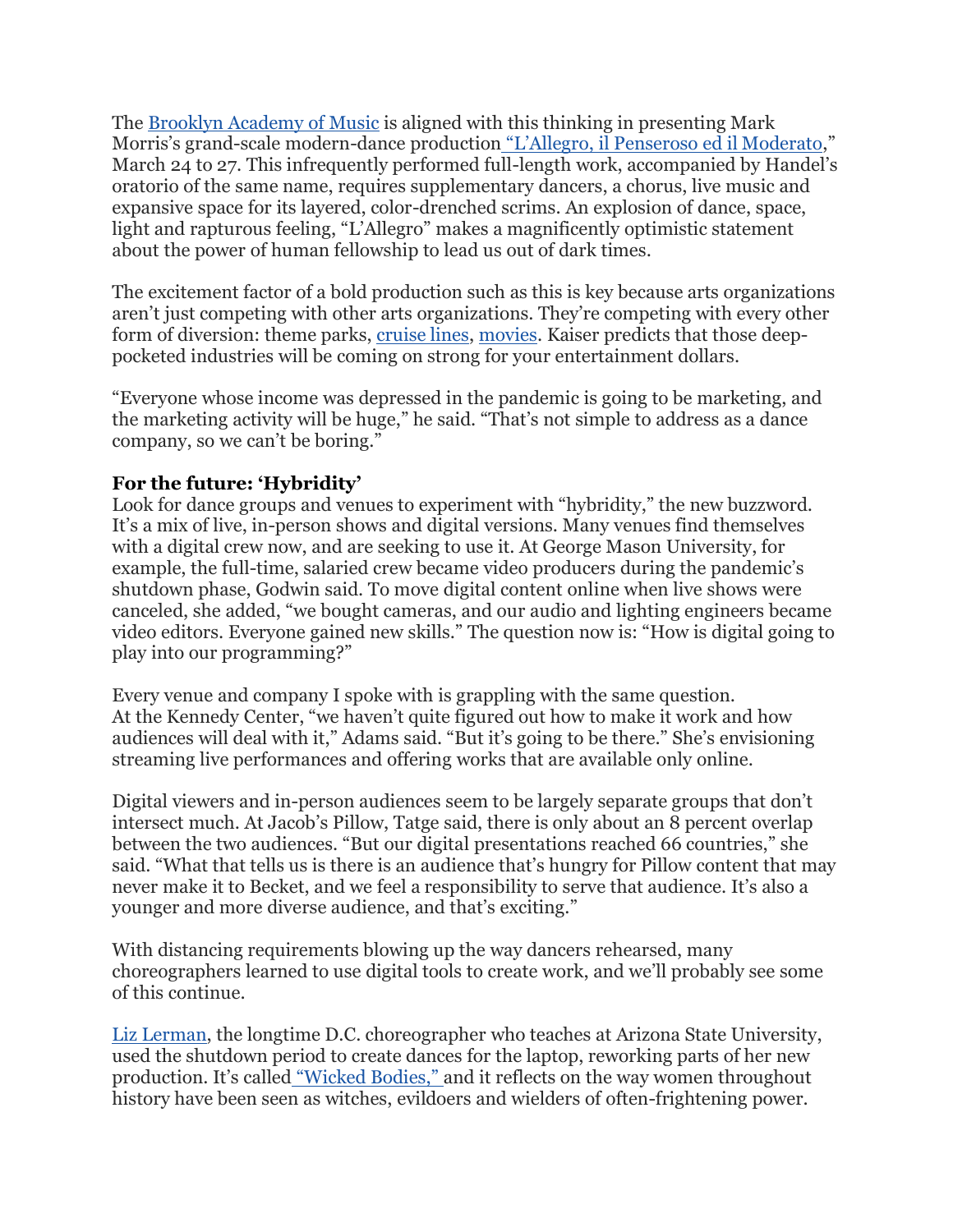

From left, Will Bond, Keith Thompson, Leah Cox and Paloma McGregor, in Liz Lerman's "Wicked Bodies." (Greg Nesbit Photography)

"I didn't make dance for film, I made dance for the computer, to be seen with a glass of wine," she said. She also found other ways to show the work: In a Jacob's Pillow event, she engaged in a discussion with Tatge and showed rehearsal footage. (She'll also present the full stage work [at the Pillow in August.\)](https://www.jacobspillow.org/events/liz-lerman-2/) She led rehearsals outdoors and on Zoom. With these hybrid activities, she was able to build her project and — importantly — pay her dancers.

"We were surviving an extinction, in a way," she said. "You need to be a generalist, not a specialist, and you need to be adaptable."

But Lerman isn't entirely sold on merging digital and live performance. "Now that I'm back in rehearsal, trying to put 'Wicked Bodies' onstage, it's hard, because we'd found a way to tell this story that works. Now we're debating, do we show a bit of video when we're in the theater?"

The question is whether translating the work from screen to stage has artistic value. "It's a challenge," she said. "Time will tell if it's a great challenge, or just a good one."

# **Taking a hard look at touring**

Dance companies have traditionally counted on touring for revenue from presenters' fees and associated activities such as teaching and residencies. Tours also bring in new donors and increase visibility. But some dance leaders are questioning whether touring is viable in the longer run.